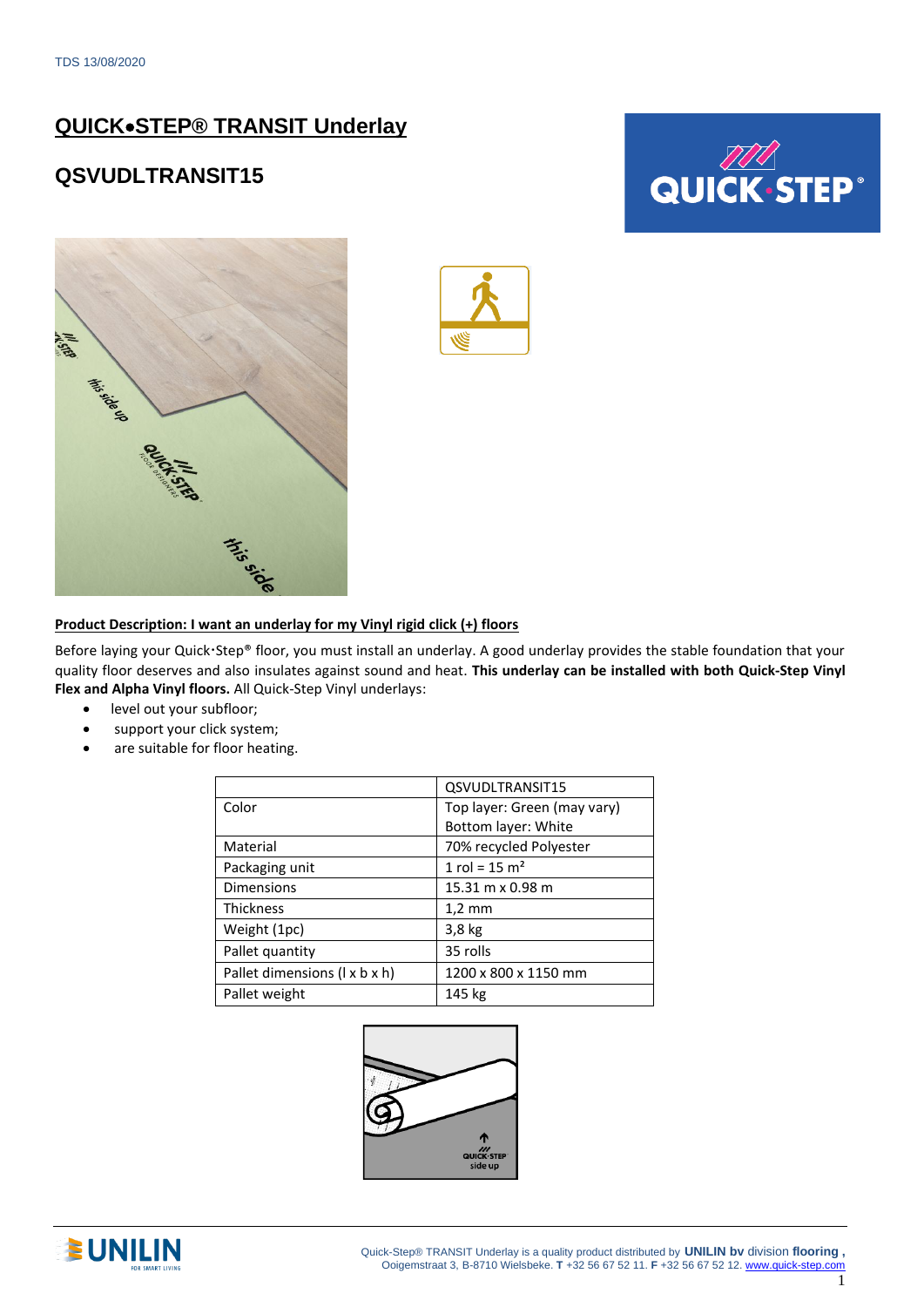# **Ideal for Uniclic® en Uniclic® Multifit**.



The very dense material of the Vinyl TRANSIT Underlay superiorly supports your Multifit for Vinyl Click system. Moreover, the smooth surface of the underlay makes sure no bits of the underlay could get stuck between the tongue and groove of the click system during installation.

|                | <b>Drumsound = Reflection sound</b><br>The sound you hear when you walk across the floor.                                                                                                                                           |
|----------------|-------------------------------------------------------------------------------------------------------------------------------------------------------------------------------------------------------------------------------------|
| Result         | $Result: **$<br><b>Standard:</b> In-company standard<br><b>Institute:</b> In-company                                                                                                                                                |
| Test method    | There is no official test method for this type of sound reduction. Therefore many suppliers use<br>their own test method. At Unilin we give stars to indicate the relative difference between the<br>various Quick.Step® underlays. |
| Why important? | In rooms with lots of traffic, the tapping noise of shoes can be experienced as very annoying.                                                                                                                                      |

| Ŵ              | Impact sound<br>The sound waves that travel through your floor and can be experienced as annoying by your<br>neighbors.                                                |
|----------------|------------------------------------------------------------------------------------------------------------------------------------------------------------------------|
| Score          | $\Delta$ Lw (dB): 21 dB (5mm Rigid Vinyl)                                                                                                                              |
| Test method    | Impact sound reduction is expressed as $\Delta L_w$ and gives the weighted reduction of impact sound<br>pressure and is measured according to the ISO 140-08 protocol. |
| Why important? | Impact sound can be experienced as very annoying by neighbors. Some countries require certain<br>minimum values for the impact sound reduction in apartment buildings. |

| 2.543234       | <b>Moisture resistance</b><br>Protection against rising damp.                                                                                                                                                                                                          |  |
|----------------|------------------------------------------------------------------------------------------------------------------------------------------------------------------------------------------------------------------------------------------------------------------------|--|
| Score          | Result : N.A.                                                                                                                                                                                                                                                          |  |
|                | <b>Standard</b> : $EN$ 12086                                                                                                                                                                                                                                           |  |
| Test method    | The moisture resistance of an underlay is measured according to the EN 12086 protocol Method<br>A. The water absorption percentage is measured by EN 12087.                                                                                                            |  |
| Why important? | For a waterproof floor like Vinyl, the protection against rising damp under the vinyl is of less<br>importance. Also this foam does not absorb any water, so you don't have to worry about mildew<br>as the water easily evaporates without infiltrating the underlay. |  |